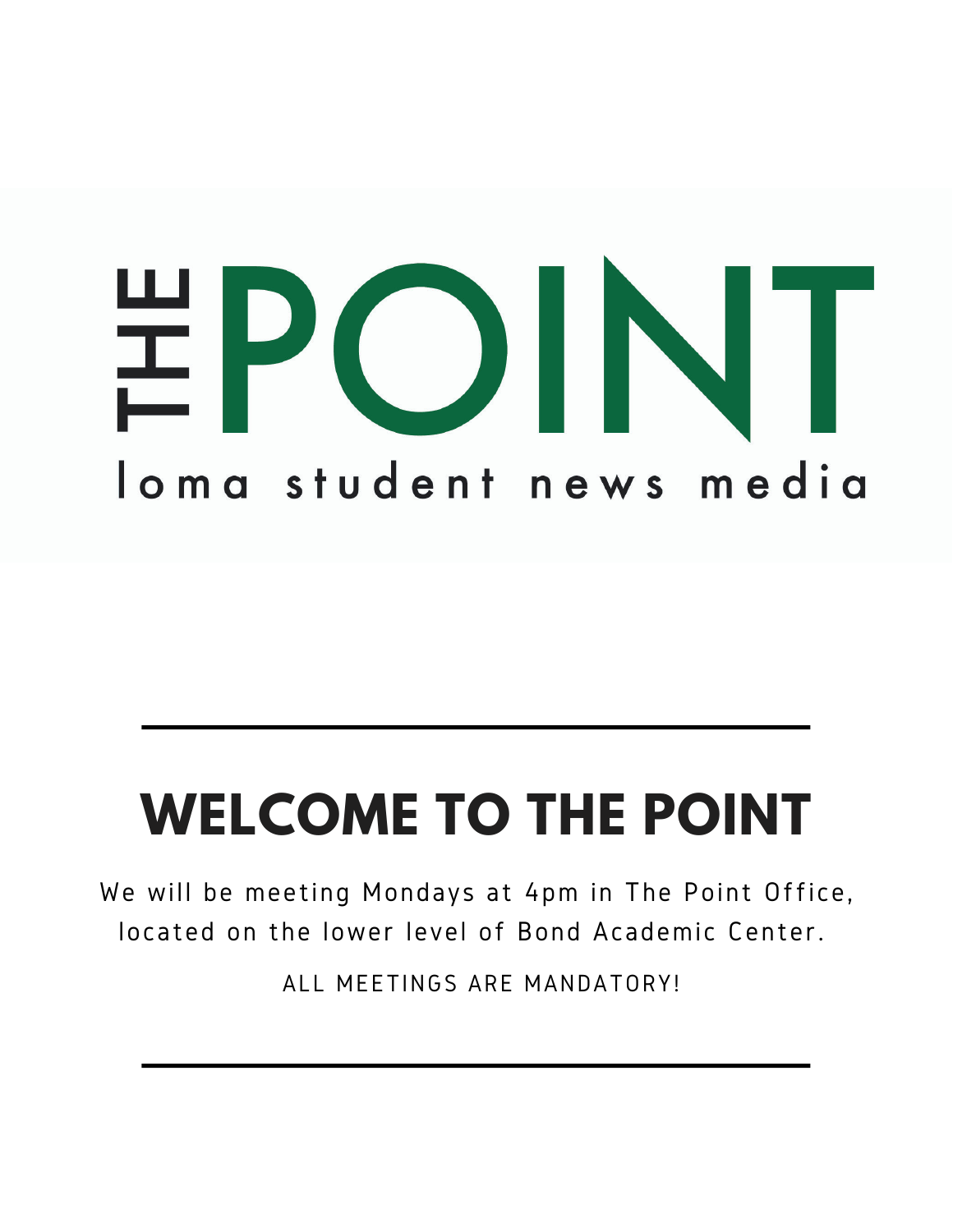## **STAFF**

| JENNA MILLER            | EDITOR-IN-CHIEF        | $(970)846 - 5686$ |
|-------------------------|------------------------|-------------------|
|                         |                        |                   |
| MARLEE DRAKE            | <b>NEWS EDITOR</b>     | $(805)975 - 5340$ |
| CASSIDY KLEIN           | <b>FEATURES EDITOR</b> | $(303)810 - 2700$ |
| <b>ABBY WILLIAMS</b>    | <b>OPINION EDITOR</b>  | $(505)280 - 1447$ |
| <b>BROOKE MORA</b>      | A&E EDITOR             | $(805)791 - 1349$ |
| ANDREW HANSEN           | <b>SPORTS EDITOR</b>   | $(970)623 - 4256$ |
|                         |                        |                   |
| ANDIE NAUGLER           | <b>WEB MANAGER</b>     | $(760)994 - 7897$ |
| <b>EMY GIDDINGS</b>     | <b>COPY EDITOR</b>     | $(925)597 - 3761$ |
| <b>JESS FERNANDEZ</b>   | <b>BIZ MANAGER</b>     | $(707)360 - 8615$ |
| <b>HANNAH PRESTON</b>   | SOCIAL MEDIA           | $(760)803 - 8263$ |
|                         |                        |                   |
| <b>JOSH PASQUINELLI</b> | LAYOUT MANAGER         | $(408)438 - 2166$ |
| <b>DANI MIKULICS</b>    | LAYOUT MANAGER         | $(858)722 - 7593$ |

ADVISOR: DEAN NELSON, deannelson@pointloma.edu

Requirements to Receive Credit for JRN2015

- submit one story a week.
- pick up and distribute a stack of papers on Wednesday morning before chapel.
- attend every Monday meeting unless you are out of town, sick, or have another engagement, but contact the EIC or an editor ahead of time.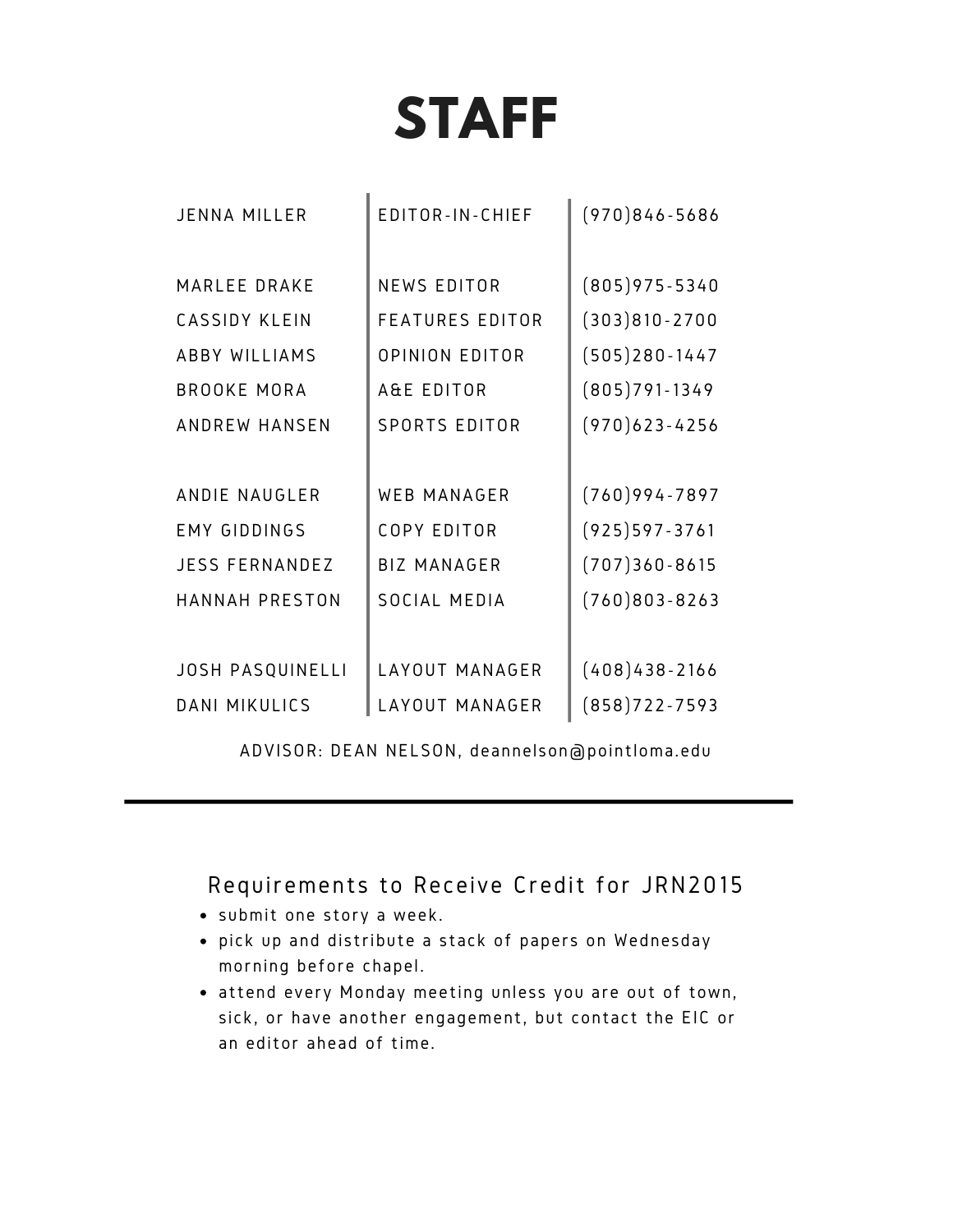# **GUIDELINES/REQUIREMENTS**

### **STORY CHECKLIST**

- story should be between 400-600 words.
	- always confirm with your editor about word count.
- $\mathbf \blacktriangleleft \cdot$  story should include a picture or pictures.
	- pictures must be an original shot by you or someone you know and have received permission to use.
- $\blacktriangleright$   $\blacktriangleright$  story should include TWO options for a headline. o this will help immensely on the layout side.
- **1** story should include a slug, your name, section of the paper it's for, date and word count.
- story should have THREE or more sources (at least one needs to be an expert).
- first draft of story needs to be turned in on time on Friday before 11pm and final draft on Sunday before 11pm.
	- $\circ$  if it is done early, send it to your editors early.

**bonus tip! if you have another story idea (which I know you do), start working on your next story early so you can have interviews set up early and you don't have to stress.**

#### **SOURCES**

- sources should not be your friends.
	- $\circ$  if this is the case, then give the story to someone else.
- an expert means the source is not a PLNU student.
- if they are a professor or an expert, ask them for their title.
	- out of respect we do not want to make any mistakes here.
- if they are a student, ask them their current class and major (majors and years are NOT capitalized).
- double check spelling of names!

#### **ONLINE CONTENT**

- there is much more flexibility in word count and media use online, so talk to your editor ON MONDAY about a plan moving forward with your story.
- if you are doing a photo story or video, still follow the schedule and turn in drafts to editors so they can look the projects over before publication.

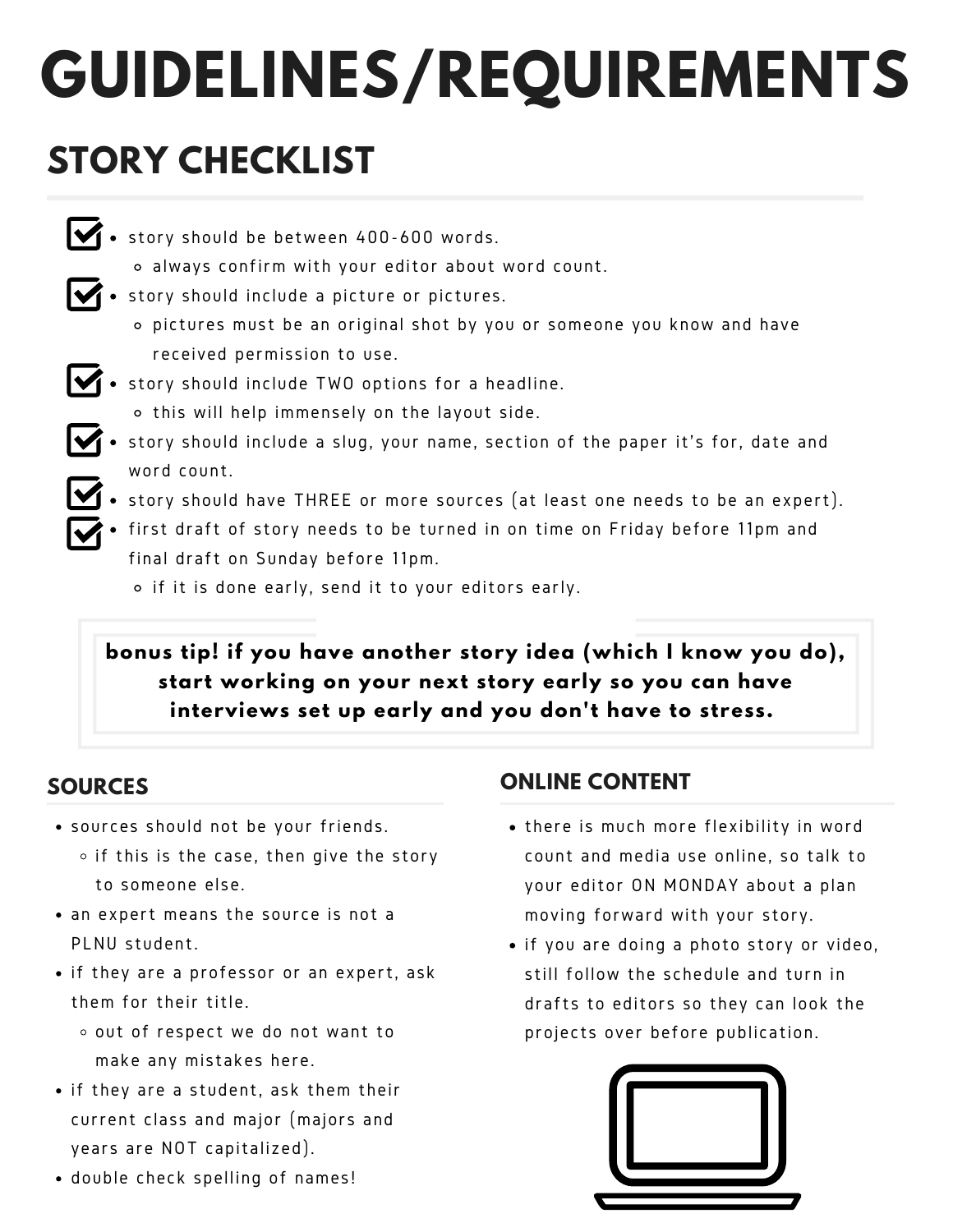## **W E E K L Y S C H E D U L E**

| MONDAY          | MEET @ 4 IN POINT OFFICE WITH STORY IDEAS.<br>MEET WITH EDITORS AND EXCHANGE CONTACT INFO.<br>SEND EMAILS OUT TO SOURCES NOW!                |  |
|-----------------|----------------------------------------------------------------------------------------------------------------------------------------------|--|
| <b>TUESDAY</b>  | REACH OUT TO MORE SOURCES, DRAFT QUESTIONS.<br>AND START MEETING WITH SOURCES.<br>LAYOUT THIS WEEK'S EDITION.                                |  |
| WEDNESDAY       | REACH OUT TO EVEN MORE SOURCES.<br>START TRANSCRIBING INTERVIEWS.<br>DISTRIBUTE PAPERS IN THE MORNING. BE PROUD OF<br>WHAT YOU ACCOMPLISHED! |  |
| <b>THURSDAY</b> | START TYPING YOUR FIRST DRAFT OF STORY.<br>REACH OUT TO EDITORS WITH STORY UPDATE.                                                           |  |
| FRIDAY          | SEND IN FIRST DRAFT OF YOUR STORY INTO<br>EDITORSIT DOESN'T HAVE TO BE PERFECT!<br>TODAY IS THE LAST DAY TO MEET WITH SOURCES.               |  |
| SATURDAY        | START EDITING STORIES AND KEEP WORKING ON<br>UNFINISHED STORIES.                                                                             |  |
| SUNDAY          | SEND FINAL STORIES TO EDITORS BY 11PM.<br>WOOHOO! YOU DID IT!<br>COPY EDITORS START LOOKING OVER STORIES.                                    |  |

IF YOU HAVE YOUR STORY READY BEFORE FRIDAY...SEND IT TO YOUR EDITORS EARLY! THE MORE TIME YOUR EDITORS HAVE, THE BETTER YOUR STORY WILL BE.

#### Last Minute Checks

- Completed articles will be emailed to your section editor by 11pm on Sunday night, AP Style\*, 12 point font, double-spaced with your name, topic, word count and "slug" (title) on the top left (MLA format).
- \*AP Style meaning you have confirmed al l language/grammar with what is in the AP Stylebook.
- When submitting photos, do NOT put them directly into your document. They must be uploaded separately.